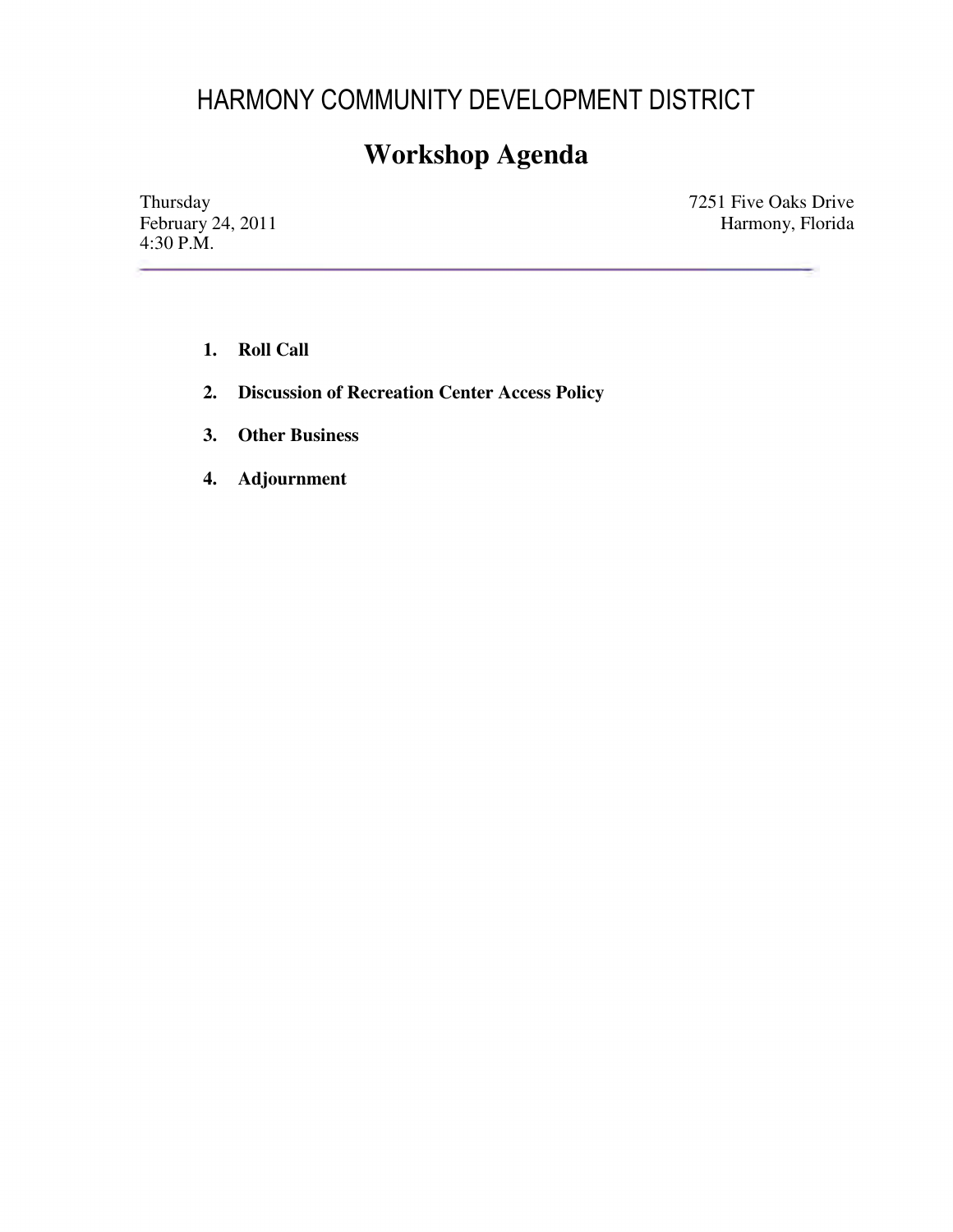## **BRIGHTON LAKES COMMUNITY DEVELOPMENT DISTRICT**

## **GENERAL POLICIES**

### **GOOD NEIGHBOR POLICY**

We want everyone who lives in our community to enjoy a carefree lifestyle. If a resident observes or suspects unusual activity on the grounds, please report it to the police first and then to the CDD Management.

In. order to allow everyone the opportunity to enjoy the recreation facilities, all patrons are expected to maintain an appropriate level of decorum in dress and behavior. Patrons who do not abide by the policies stated herein, maintain the appropriate level of decorum .or are abusive to other patrons may be asked to leave the premises or be removed by appropriate means. Continued like behavior by residents may result in action by the Board of Supervisors of the CDD including, but not limited to, a suspension or termination of the resident's use of the recreation facilities. Notice of the CDD Board's intent to consider such action during a public meeting shall be provided to the resident against whom such action will be considered.

IN AN ATTEMPT TO PRESERVE OUR RESIDENTS' PRIVACY, WE DO NOT PERMIT SOLICITATIONS OF ANY KIND IN THE COMMUNITY CENTER.

## **FACILITY HOURS**

#### **RECREATION CENTER**

Open 6:00 a.m. to 10:00 p.m.

#### **POOL**

**POOL**<br>Open dawn to dusk

#### **PLAYGROUND**

Open dawn to dusk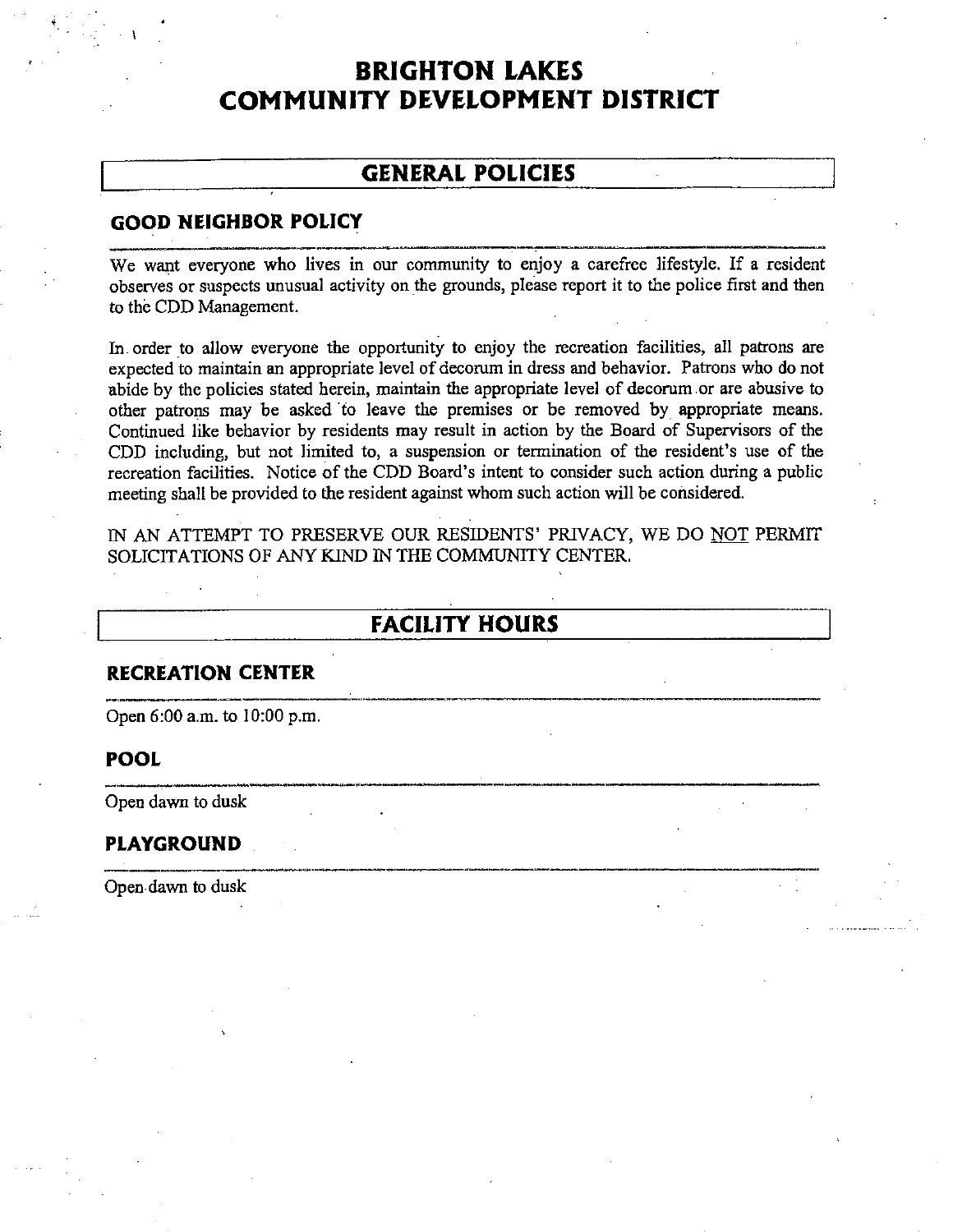## **POOL POLICIES**

#### **GENERAL RULES**

*In addition to the following pool rules, the State or local municipality has rules governing public pool use. For the safety of our residents and Management's desire to comply with governing regulations, Brighton Lakes will enforce whichever rule is more restrictive.* 

 $\cdots$ 

LOST ACCESS CARDS: Replacement cards are available for a fee of \$10.

For their safety, all residents under the age of sixteen (16) must have an adult resident over the age of eighteen (18) with them in the recreation facilities when using the pool facilities.

Guests must be accompanied by an adult resident over the age of eighteen (18) years of age. In the event the pool area reaches maximum capacity, guests may be asked to leave so all residents may enjoy the use of the facility. Residents are responsible for the conduct of their guests. Babysitters must provide a notarized written statement from the child's or children's parents authorizing custodial rights and proof of proper identification listing an emergency contact and pool privileges.

# GENERAL POLICIES FOR POOL AND POOL DECK AREA

The pool facilities are used at the resident's own risk and with the utmost of care. All residents and guests will use the pool facilities at their own risk and will comply with the written and posted rules and regulations of the pool. All rules and regulations will be strictly enforced at all times.

Young adults ages sixteen (16) and older may use the pool facilities without adult supervision.

Residents swim at their own risk; there is no lifeguard on duty. NO DIVING, RUNNING OR HORSEPLAY is allowed around the pool.

For our residents' safety, no glass or other breakable objects are allowed in the pool area.

All users must shower before entering the pool.

No chewing gum is permitted in the pool or pool deck area.

Swimmers are required to wear footwear and cover-up over their bathing suits when in the recreation center.

Swimmers must dry off before entering the recreation center.

Proper swim attire must be worn in the pool and at the recreation center and on the pool deck area. Thong, I-back or Brazilian-cut bathing suits worn by either men or women are not considered proper swimming attire. FOR PROPER POOL MAINTENANCE, NO CUT-OFFS, STREET CLOTHES, OR DIAPERS ARE TO BE WORN IN THE POOL!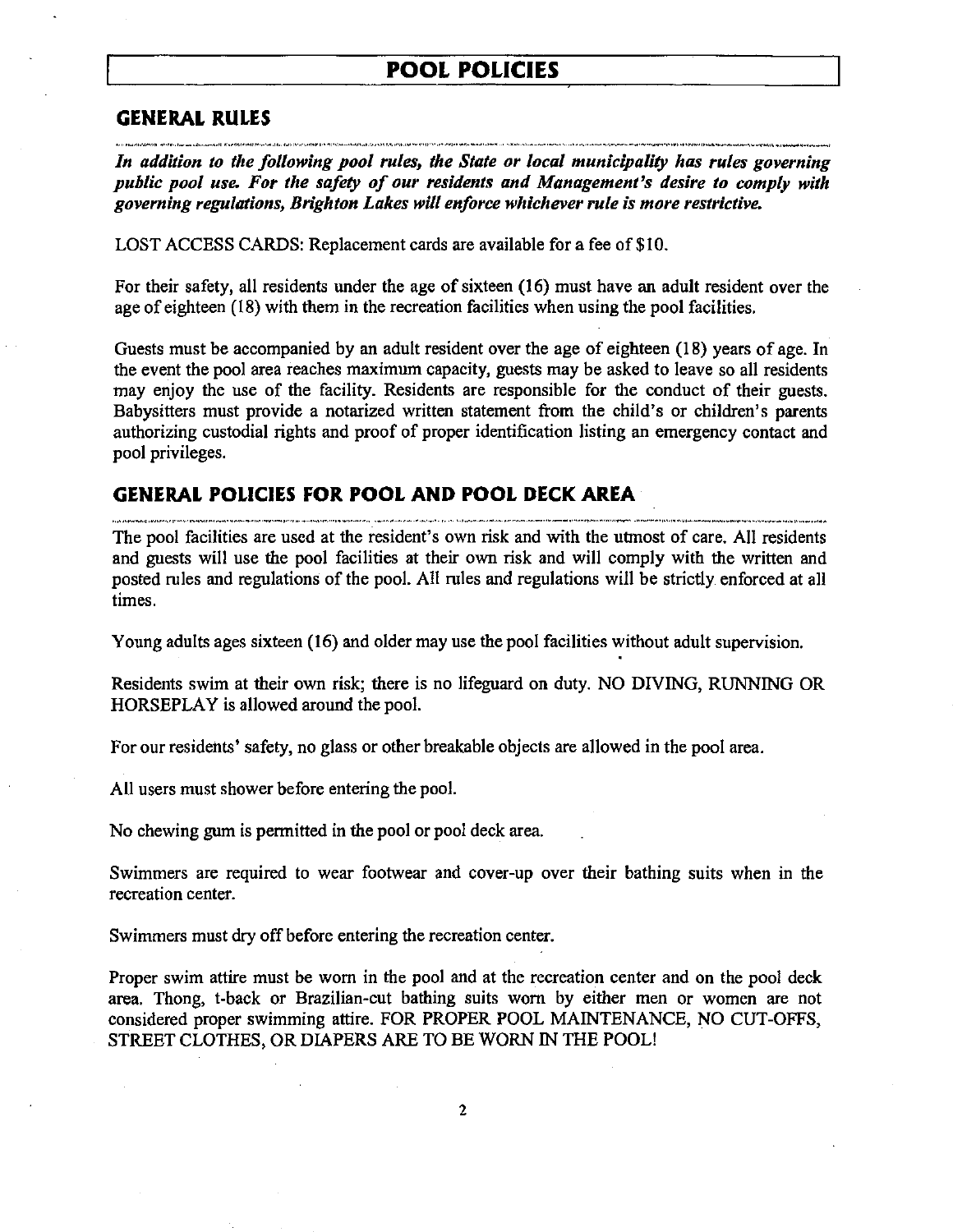Please be considerate to neighbors by monitoring the noise level in and around the pool area. Running, rough-housing, loud music, and obscene language will not be tolerated. Residents and/or guests will be asked to leave the pool area immediately if this policy is violated.

Playing with emergency equipment (life ring, hook, etc.) is not allowed. Residents found tampering with these items will be subject to fines and/or termination of pool privileges.

For safety reasons, no electrical cords can be run in the pool areas. All musical devices must be run by battery. Headphones are preferred for the enjoyment of everyone at the pool.

Reasonable inflatable toys and mattresses may be used. Boogie boards, kick boards and other similar objects are not allowed in the pool.

No alcoholic beverages are permitted in or around the pool area (where applicable) unless previously approved by the Board of Supervisors of the District.

· For the comfort of others, changing of diapers, clothes, etc. is not allowed at the poolside. Please use the restroom facilities. Breast-feeding is permitted in accordance with Florida Law.

No masks, fins, or snorkels are allowed in the pool without the Facility Manager's permission.

No one shall pollute the pool. Anyone who does so is liable for any costs incurred in treating or correcting the problem.

Infants and toddlers must wear swim diapers. Regular disposable and cloth diapers are not permitted in the pool.

Pool entrances must be kept clear at all times.

Smoking is not permitted at any time.

No animals are allowed in the pool or pool deck area unless as permitted by law for sightimpaired persons.

No roller blades, skateboards, or bicycles are permitted in the pool deck area.

No swinging on the ladders or railings is allowed.

Snapping of towels is not permitted.

Pool furniture may not be removed from the pool deck area.

Loud and abusive language is not allowed.

This community prides itself on the attractive appearance of our pool area. Please make use of the garbage cans.

The pool closes at dusk unless posted otherwise.

3